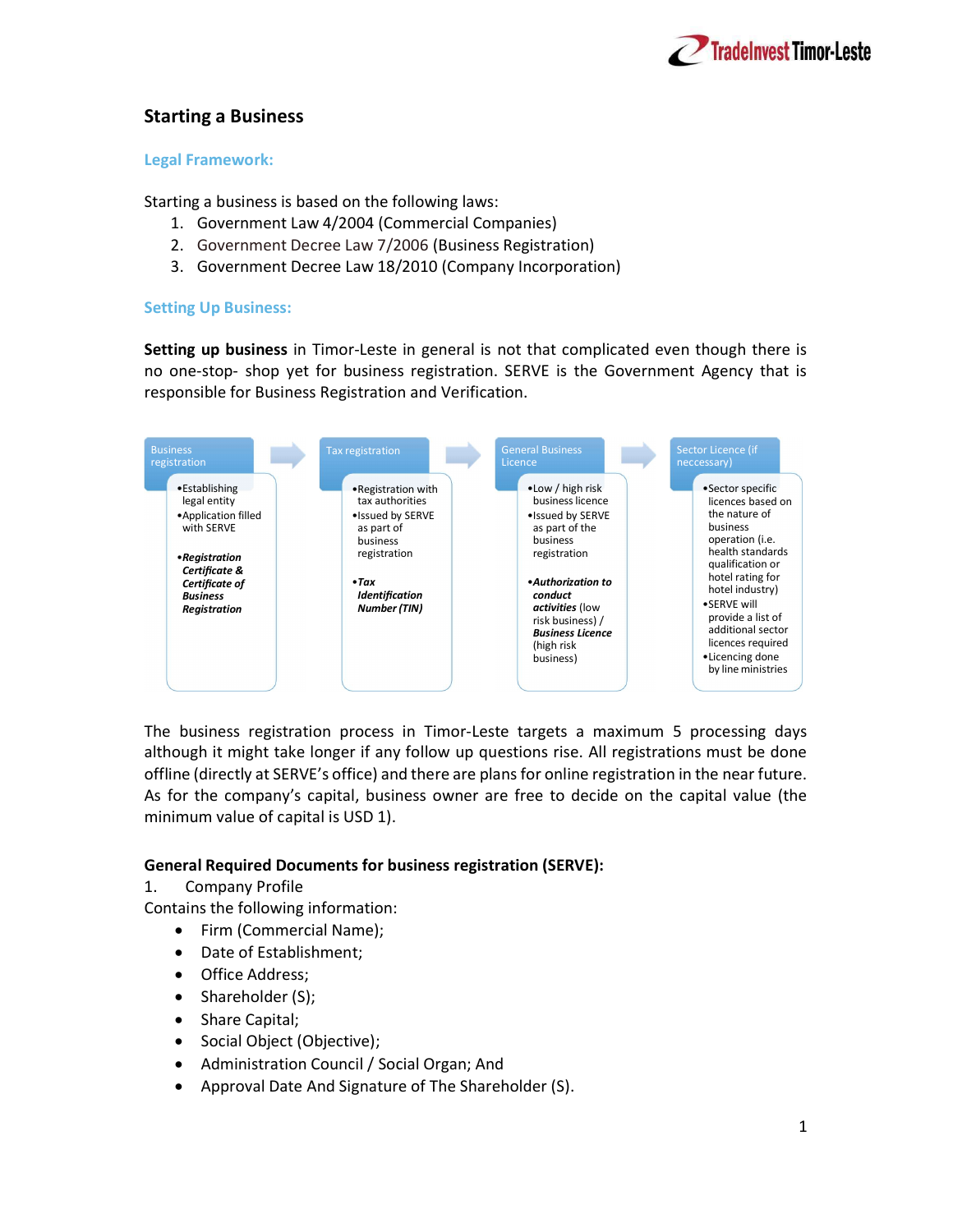

- 2. Identification Card (Electoral Card; Identity Card and Passport)
- 3. Map of locality
- 4. Act of deliberation (minutes or resolution of the company)
- 5. Power of attorney

Once the registration process is done, companies are required to obtain a certificate of Debts (Certidao de Dividas) by confirming their registration with the Ministry of Finance, after receiving the TIN from SERVE .

## The followings documents will be issued by SERVE:.

- 1. REGISTRATION CERTIFICATE (Certificado de Registo Comercial, CRC) Summary of the Act of Association (AoA)
- 2. CERTIFICATE OF BUSINESS REGISTRATION (CBR) which indicates the company's registration number, the tax identification number (TIN)
- 3. AUTHORIZATION TO CONDUT THE ACTIVITY (ACA) refers to the Economic Activities with LOW RISKS
- 4. BUSINESS LICENSE (BL) refers to the Economic Activities with high risks

The four documents are the primary documents that each company shall have with them when they have finished with the registration process at SERVE. There are some types of sectorial licenses (permits) that the investor has to obtain before they exercise their business activities. These sectorial permit may be vary depends on the nature of the business (SERVE will advise the company on what type of sectorial permit will be needed). For example, a hotel investor will be required to obtain few sectorial licenses from the pertinent Ministries such as Ministry of Tourism (hotel rating) and Ministry of Health (health standard qualification).

Types of Business entities that are available in Timor-Leste:

- Sociedade anonima (S.A) company with joint stock. Minimum shareholder is 3 with minimum value for share capital is USD 50.000 no maximum value.
- Sociedade Unipessoal (Unipessoal Lda) Enterprise or company with single shareholder with limited liability.
- Representacão Permanente (R.P) permanent representation or foreign branch. Share capital is limited or defined with the minimum value is USD 5,000.00 no maximum value.
- Sociedade por quotas limitada (Lda) Company with limited liability (Lda/Ltd). Minimum Number of shareholder is 2 and maximum is 30 with minimum value for share is USD 1.
- Sole Trader, share capital is unlimited or undefined there is no share capital for sole trader.

#### Renewal of business License:

The validity of Business license may vary depends on the each of the ministries whom issued the permit. For example the environment permit might take up to 6 months to be issued. Business license renewal done by MCIA (Ministry of Commerce Industry and Environment) companies is required to get the receipt to do the payment at the Bank for the renewal purpose.